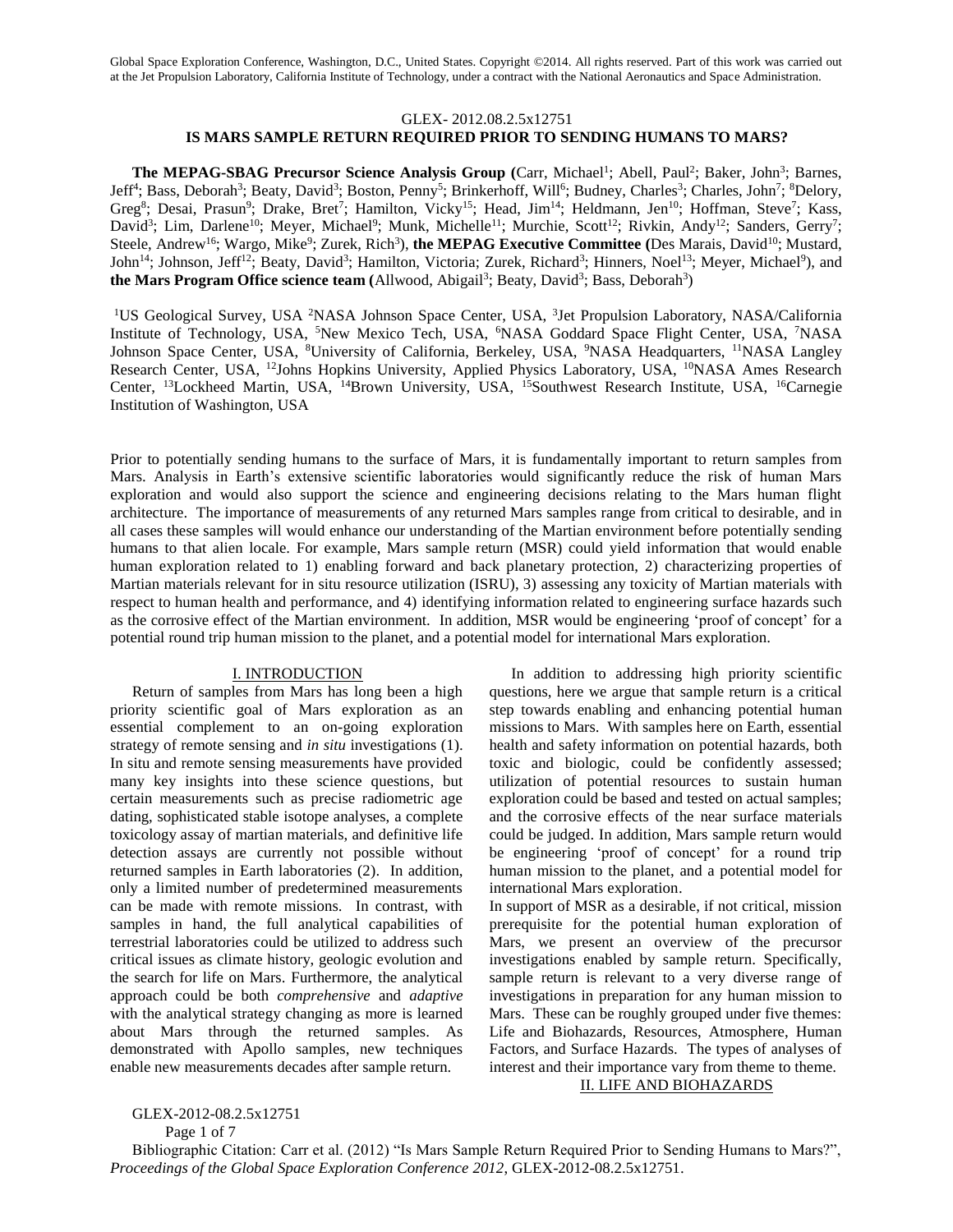The search for life has long been the focus of the scientific exploration of Mars (3). In addition to the intrinsic science merit of searching for life on Mars, this search is also relevant for enabling human exploration. Prior to potentially sending humans to Mars we must determine whether or not indigenous martian life forms exist to 1) understand the potential biologic risk to human life and 2) develop an exploration strategy that is scientifically and ethically compatible with the presence of martian life should it exist. These issues form the crux of planetary protection concerns regarding human exploration of Mars. We note that although the presence of extinct life is scientifically important, the possible presence of extant life is most relevant from a planetary protection perspective.

Planetary protection is of importance because of all the bodies in the solar system other than Earth, arguably Mars is the most likely to have harbored past and/or present life. Mars is a prime target for the search for life beyond Earth due to the overwhelming evidence of past liquid water flowing on the martian surface as well as indications of possible liquid water activity in geologically recent times. Mars also possesses a thin atmosphere containing carbon and nitrogen, two essential ingredients for life as we know it.

Early Mars and early Earth likely shared similar warm and wet conditions. There is evidence of life on Earth shortly after the period of intense comet and meteor bombardment following planet formation. Therefore it is possible that life also existed on Mars during this same time period. If life began on (or was transported to/from) Mars during this time period then this life could have survived in hospitable niches to the present day, perhaps episodically reviving near the surface when the necessary conditions occur. Given the possibility for life on Mars, a positive finding would have revolutionary consequences for science and humanity. In this search, life detection, planetary protection and biohazard assessment are the same concept.

Water is essential for life as we know it and likely exists on Mars today in several different settings. Both permanent polar caps contain extensive regions of water ice exposed at the surface. They are also both primarily composed of water ice (mixed with small to moderate amounts of dust). The Gamma Ray Spectrometer (GRS) instrument aboard the Mars Odyssey spacecraft has detected water ice, where high latitude regions tend to have 50% water ice by volume within the upper meter of the subsurface. Ice is also likely present in the midlatitude near-surface environment in the form of rock glaciers, mantle deposits, lobate debris aprons, and lineated valley fill. Geothermal or climatic warming of such deposits could provide temporary havens for life. There are also tantalizing indications of recent water

erosion on the martian surface in the form of gullies (4). Gullies forming in the mid- to high latitudes in both hemispheres have been attributed to flowing water. Recent HiRISE data show that currently active gullies appear to be active in the winter season. In particular, activity appears to be constrained to occur when the terrain is covered in seasonal  $CO<sub>2</sub>$  frost (45Recurring slope lineae (RSL) are also evidence of probable recent water or brine activity (6). The RSL may form on sunfacing slopes and become active during the warmest months of the year. The RSL are hypothesized to form from melting of near-surface ground ice and hence may be indicative of liquid water activity on the martian surface. Groundwater may also have been recently brought to the surface. On somewhat longer time scales – millions of years - liquid water may have resulted from melting of ice deposits at the surface.

Despite these indications of past and present water on Mars, the surface of Mars today is not particularly hospitable to life. The martian surface is dry (except for localized regions of possible water activity), oxidized, and bathed in ultraviolet radiation. Organic molecules are not stable on the surface and the likelihood of life existing there is low. However, conditions just below the surface or within endolithic habitats may provide a more habitable environment where life forms are protected from the surface radiation environment by the overburden of regolith. In addition, habitable conditions may occur locally and temporarily.

Potential human exploration of Mars presents both opportunities and challenges with respect to the possible presence of life on Mars and planetary protection. Human astronauts have unique capabilities that could greatly facilitate the scientific exploration of Mars and in particular the search for life. However, human exploration must adhere to policies regarding both forward and back contamination that are designed to mitigate possible adverse effects to either Earth or Mars. Forward contamination refers to the possible introduction of terrestrial organisms to the martian environment. The main concerns pertaining to forward contamination are scientific (e.g., that we should not contaminate the planet before we have conducted credible searches for evidence of life or prebiotic chemistry and to characterize any existing life forms) and ethical (e.g., that if indigenous martian life is present we should not inadvertently destroy it). Back contamination refers to the possibility of returning martian life to Earth. The main concern of back contamination is that martian life could potentially be harmful to the Earth's biota and any human crew.

Robotic missions address forward contamination issues in several ways such as sterilizing parts that touch the surface, maintaining stringent cleanliness standards, and making assays of the bioburden of any parts that

Page 2 of 7

GLEX-2012-08.2.5x12751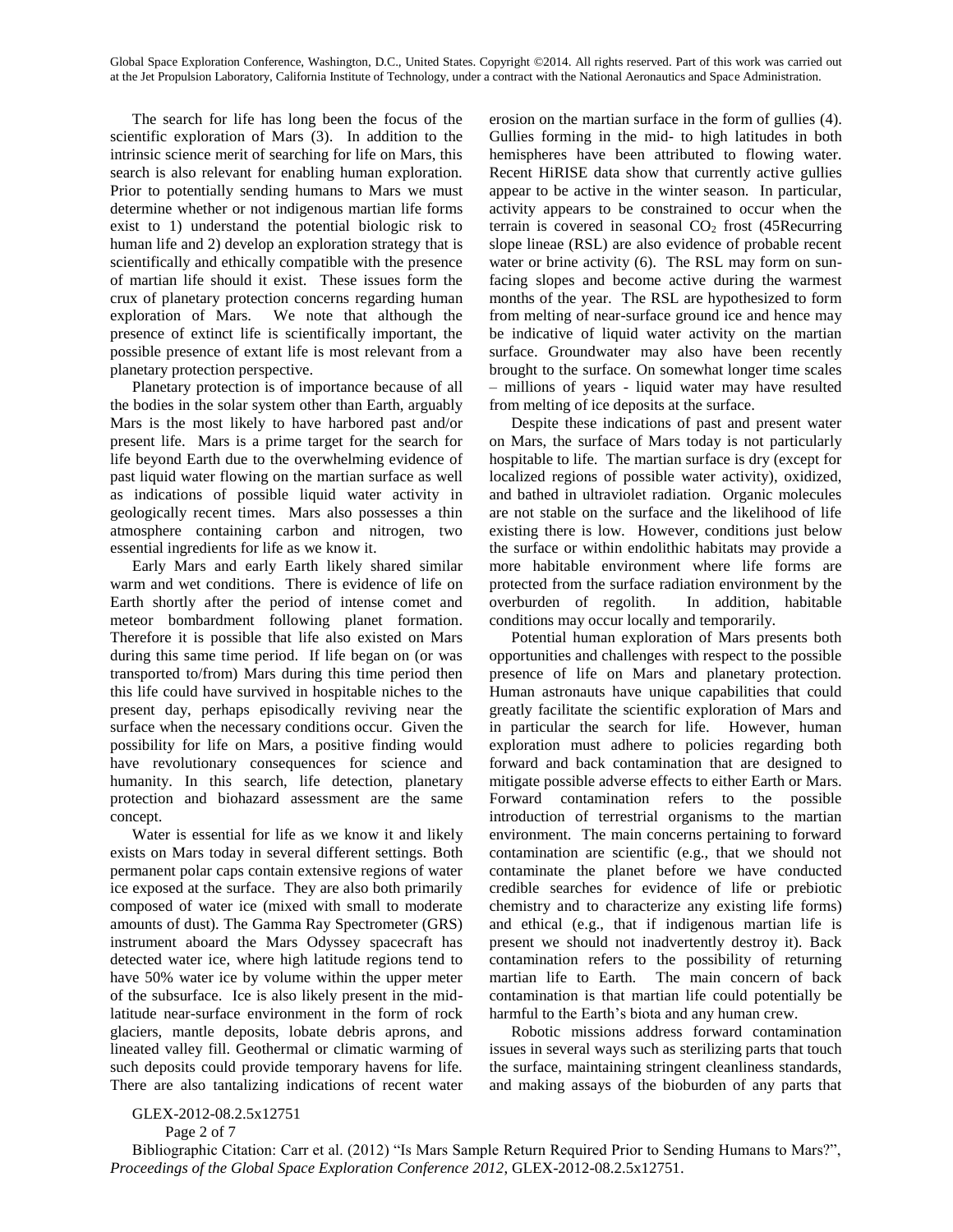enter the atmosphere and land on the surface. Potential human missions create a much greater risk of forward contamination than robotic missions. Humans carry a diverse range of microbial populations that are necessary for survival. A substantial bio-load would therefore be taken to the surface and bioassays would be impractical. Despite the best intentions and the best engineering practices, it is inevitable that during extended human stays on the surface some of this bioload would contact the martian surface. The contaminants would then tend to be dispersed away from the landing site by the wind, possibly reaching localities that are more hospitable than the landing site itself. The Committee on Space Research (COSPAR) (see 7) refers to these more hospitable places as special regions, defined as "a region within which a terrestrial organism is likely to replicate" and "any region that is interpreted to have a high potential for the existence of extant martian life forms". Although landing at zones of minimum biologic risk and avoiding landing near "special regions" would reduce the potential adverse effects of forward contamination, the potential remains that human missions would be much more likely than robotic missions to inadvertently compromise any evidence that might exist for past and/or present life. The potential for past and/or present life on Mars must be assessed before any human missions compromise the evidence. The most credible way to make this assessment would be to return samples to Earth so that the full analytical power of terrestrial laboratories might be used to conduct this scientific investigation. A robotic sampling mission with a rover could sample both special and non-special regions. Once samples returned from places with potential resources such as ice have been assessed, concerns about forward contamination by humans would be substantially alleviated if there proves to be no evidence of life or pre-biotic chemistry. Any positive evidence for life would be a fundamentally important discovery and would be thoroughly assessed as part of the humans-to-Mars enterprise.

Although forward contamination is primarily a science issue, back contamination of Earth is a safety issue. The 1997 Panel on Mars Sample Return (8) concluded that "contamination of Earth by putative martian microorganisms is unlikely to pose a risk of significant impact" but "the risk is not zero" and recommended that any samples returned from Mars by spacecraft should be contained and treated as though potentially hazardous until proven otherwise. Numerous subsequent panels since that time have agreed with these statements and investigated methods for handling returned Mars samples (e.g., 9). For robotic missions the protocols recommended by (9) involve sealing the samples at Mars, breaking the chain of contact with Mars upon leaving the planet, unsealing the samples in a Biosafety Level-4 (BSL-4) facility, performing a wide array of life-detection and biohazard testing on the contained samples, and gradually moving along a de-containment path if the biohazard and life detection tests are all negative. For any human mission at Mars, such procedures could be followed for the samples intentionally gathered and sealed at Mars. However, for Earth return, the primary concern would be the inadvertent introduction of martian materials, mainly dust and regolith, into the crew living space. These martian materials might come into contact with or be inhaled or ingested by the crew, and it might not be possible to guarantee that the materials make no contact with elements of the terrestrial environment upon Earth return before they are proven to be safe.

The most straightforward way to assess whether martian materials present a risk to a crew or the Earth is to robotically return contained samples of dust and regolith to Earth prior to any human missions, treat the samples as though they were hazardous until proven otherwise and follow procedures for sample handling, life detection and biohazard assessment similar to those outlined in (9). The results of such a mission or missions would then be used to assess how best to handle how any human missions address back contamination issues. In the event that the returned martian samples present no hazard, then back contamination procedures could be relaxed, as was the case with Apollo once lunar samples had been closely examined. If martian life would be detected in the returned samples and it proves to be hazardous, or the martian materials were found to have other adverse effects, then the rationale and architecture of any human missions would have to be re-assessed.

Concerns over forward and back contamination have led to numerous workshops and international agreements on how Mars exploration should be conducted. The work has usually focused on robotic exploration but human missions have also been considered (e.g. 10). The participants in these workshops generally agree that despite stringent controls, human missions would inevitably result in some forward contamination. In addition, any human exploration of Mars would likely result in contamination of the astronauts' living space and upon the their return, some uncontained martian materials might be introduced to Earth. Countermeasures that have been proposed to mitigate forward and/or back contamination include landing in zones having minimum biologic risk and assessing potential biologic hazards with precursor missions (including sample return). The strategy to land at sites with minimum biologic risk might reduce some of the planetary protection concerns but it would conflict with other high

Page 3 of 7

GLEX-2012-08.2.5x12751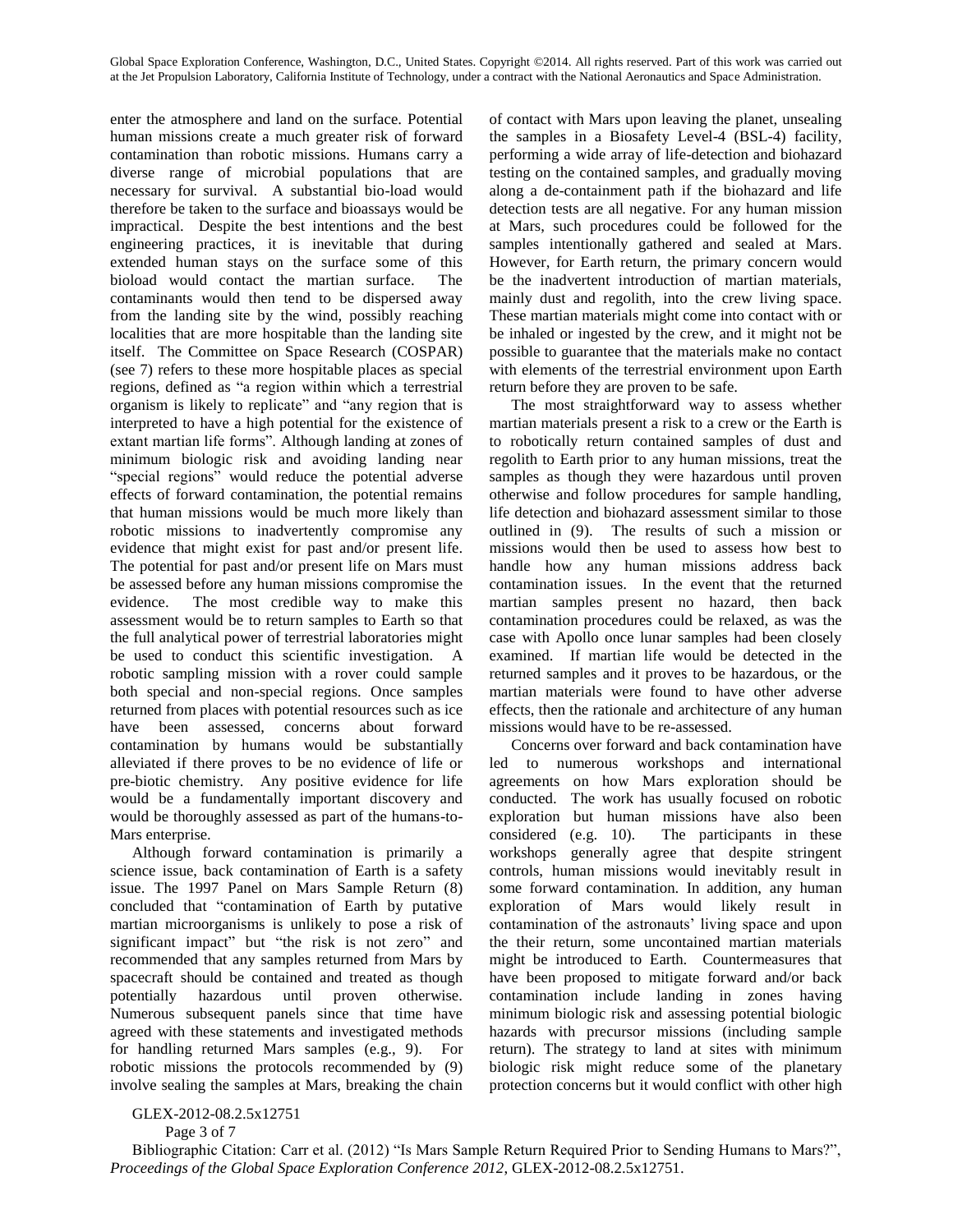priority mission objectives. For example, one of the highest priority science objectives for potential human exploration would be to study areas of water activity (liquid water and ice) on Mars to understand climate, geology and the potential for martian life (3). However, these most compelling science sites are deemed offlimits by planetary protection policies (7). Another example of incompatibility between current planetary protection policy and human exploration relates to ISRU. Water ice potentially could enable human exploration, yet the presence of ice would invalidate a site for human exploration since ice is not a zone of minimal biologic risk. These issues highlight the importance of Mars sample return prior to any human exploration. Sample return would allow us to conduct the most thorough investigation for martian life possible prior to any human exploration in order to develop and implement the most robust and practical planetary protection protocols.

### II. RESOURCES

*In situ* resource utilization on Mars is considered a high-priority enabling technology for any human exploration as it can significantly reduce the quantity of consumables that require transport from Earth and enable longer duration stays at Mars. For example, oxygen for life support and as an oxidizer for propulsion systems could be recovered from  $CO<sub>2</sub>$  gas in the atmosphere (10). Another example of ISRU includes the recovery of mission-enabling H<sub>2</sub>O for life support and H for propulsion from hydrated minerals and/or shallow, near-surface ice.

Return of Martian surface samples to Earth could reduce the technical risk associated with each of these ISRU options. Atmospheric-based ISRU is the highest priority with the Mars human exploration architecture but both the mechanical and chemical properties of dust might interfere chemically with systems that extract O from  $CO<sub>2</sub>$  from the atmosphere (10). Thus, sample return and characterization of dust like that suspended in the atmosphere would be of high priority. Currently, seasonal cycles of the column abundance of dust (11) and average particle size throughout the column (12) are known with some fidelity. However the full particle size distribution and mechanical properties of the dust are unknown, and its composition is understood only approximately for major phases for dust in the atmosphere and mixed with coarse-grained soil. Also there is little information on minor and trace phases (e.g., 13).

The most definitive way to assess whether the martian dust would hinder extraction would be to test the ISRU with samples of dust returned from Mars or with high fidelity simulants designed based on analysis of returned dust.

An additional priority would be to return a sample of a hydrated mineral resource. Current orbital mapping reveals locations and some information on volume of mineral deposits with enhanced water content of up to about 8%, or  $\sim$  5% higher than in background soils (14). The water occurs in a variety of mineral phases including phyllosilicates, sulfates, hydrated silica, and carbonates, sometimes in association with other hydrous or hydroxylated phases. Some of the deposits (clays, carbonates) are chemically neutral whereas others are thought to be acidic (15). There is limited information on minor phases that could affect resource extraction only at one major deposit, e.g., at the Mars Exploration Rover (MER)/Opportunity landing site (13). The mechanical and geotechnical properties of hydrated mineral deposits are highly uncertain, again known in part only at one location (16), and the energy required to extract the  $H_2O$  is speculative. In situ investigations (for example, coring/drilling combined with mineralogical and elemental abundance measurements, differential scanning calorimetry / thermal analysis, evolved gas analysis, or gas chromatography / mass spectroscopy) could provide information on mechanical and geotechnical properties, energy requirements for resource extraction, and abundances of major and some minor mineral phases. A returned sample would provide comparable information on geotechnical properties and much more comprehensive information on the chemistry of the material. Given the variability of hydrated mineral resources, the most valuable samples related to ISRU would come from a site of potential human exploration.

Near-surface ice is another potential resource both for crew support and for hydrogen as a fuel. The sensitivity of ISRU of ice to factors such as fraction of ice present, the difficulty of mining ice and the effects of contaminants on extraction is unclear.

# III. ATMOSPHERE

Although several issues related to the martian atmosphere must be resolved prior to sending humans to the martian surface, most of the atmospheric measurements needed to support aerocapture, Entry Descent and Landing (EDL) or a human mission to the surface of Mars (or to martian orbit) could be acquired without sample return. However, a sample of the dust from the atmosphere would improve radiative transfer calculations in numerical models, thereby enhancing our understanding of the atmospheric state. Despite any improvement based on sample return, atmospheric models will continue to have significant uncertainties until the vertical distribution and optical properties of the dust (and also water ice particles) are better determined. Therefore, although these measurements and samples have great scientific value, the information returned from a martian sample would not address the

## GLEX-2012-08.2.5x12751

Page 4 of 7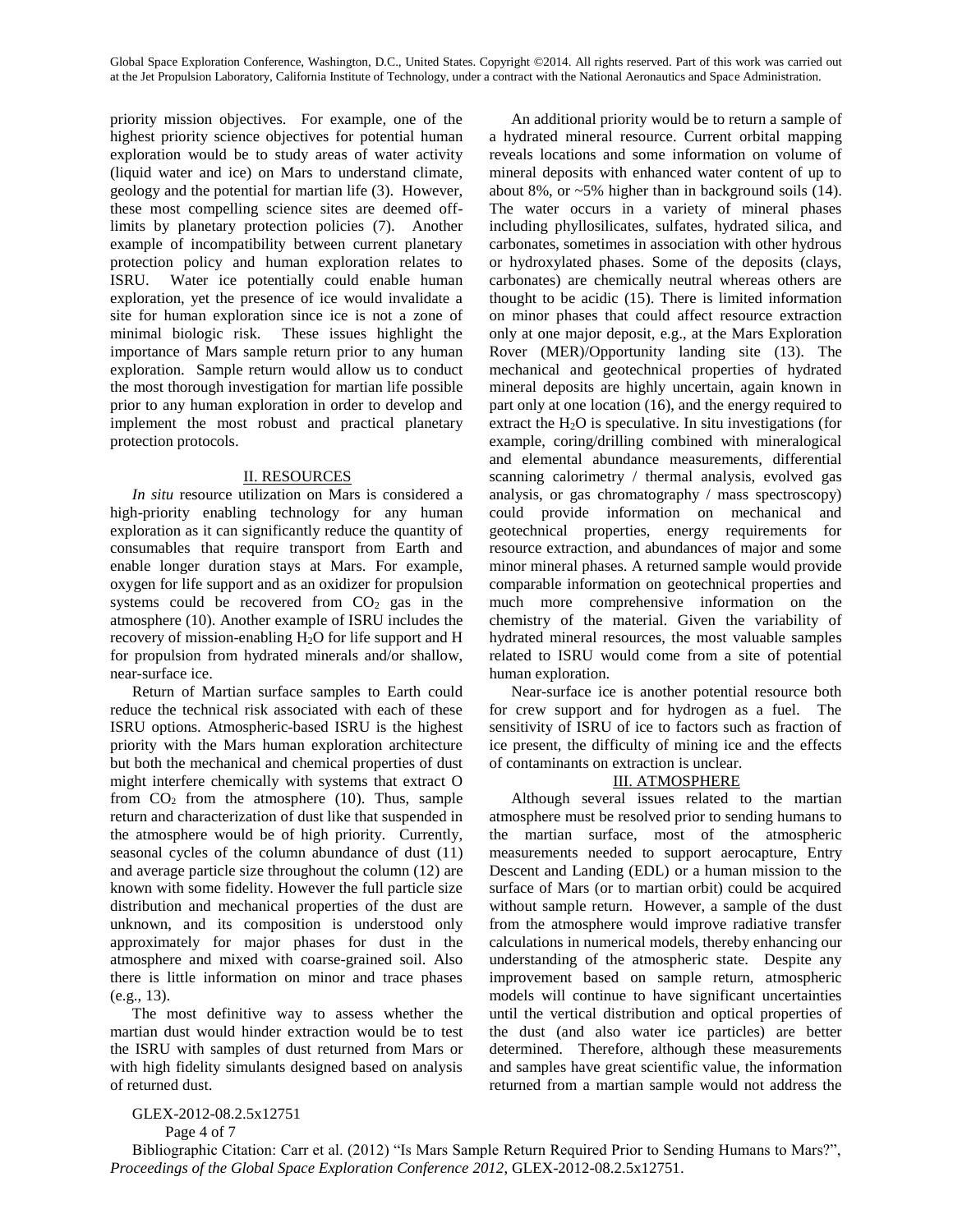requirement to understand definitively the global atmosphere prior to any human missions.

### IV. HUMAN FACTORS

As currently envisioned, the human exploration of the Martian surface would be a relatively long duration activity, lasting approximately 18 months (17). Several human health-related issues in addition to planetary protection (discussed above) would present risks to the crew and mitigations for these issues are still being researched. One risk that would benefit from a returned sample is an understanding of the chemistry, electrical properties, morphology and biological hazards of dust, which has been distributed globally by the atmosphere.

Throughout a mission, it is anticipated that a crew would make numerous and extended forays into the region surrounding their landing site for exploration purposes. These forays would likely include small pressurized or unpressurized rovers and extravehicular activity (EVA) suits. The crew would be expected to experience prolonged exposure to martian surface and airborne materials, principally the globally distributed dust, which would inevitably make its way inside the EVA suits, small, pressurized rovers, and the primary surface habitat similar to what happened on Apollo landed missions. This exposure would include skin and eye contact as well as inhalation. Determining the potentially deleterious effects of this exposure and how to mitigate the effects would be important before committing a crew to such a mission (10).

There are several options for assessing the effects of dust exposure. The use of various reagents *in situ* is one such experiment, but a more comprehensive approach to the understanding of dust exposure would result from laboratory experiments on returned samples. The advantages of Earth-based laboratory measurements involve, for example, the use of complicated sample preparation techniques, exposure under different conditions, the use of multiple species.

# V. SURFACE HAZARDS

As discussed in the Human Factors section, potential human exploration of the martian surface is currently envisioned to last approximately 18 months (17). During this time the crew would presumably be expected to make numerous traverses to locations surrounding their landing site, placing significant emphasis on the reliability and longevity of their equipment. This would be especially true of EVA suits and small pressurized or unpressurized rovers used to transport the crew and their equipment across 10s to 100s of kilometers of Martian terrain. Identifying and understanding surface hazards that could reduce the availability of this equipment or cause the crew to cut short their surface mission due to significantly degraded equipment would be important during the design process for these systems. Identifying hazards that

could benefit from in situ measurements or returned samples from the Martian surface include chemical, physical (i.e., shape), and mechanical (e.g., adhesion) properties of dust and larger particulates likely to be found at any landing site (18). These properties must be characterized in both the nominal martian atmosphere and in an atmosphere typical of the crew's pressurized spaces, with higher humidity and oxygen content. In addition it would be desirable to identify any effects that are the result of repeated transitions between these two atmospheres.

Evidence from the Viking landers and Mars Exploration Rovers indicate that material selection and design practices are adequate for design of functionally equivalent robotic systems to support human surface missions of the durations envisioned. There are additional systems peculiar to supporting human crews that are not typically used for robotic missions and that could benefit from *in situ* measurements designed to facilitate development of appropriate simulants or from *in situ* exposure to observe environmental effects. These include materials used to seal airlocks and EVA suits, for rotating joints in EVA suits, and EVA garment material. Filters would also be used as part of the air revitalization systems inside pressurized compartments. Inevitably, martian dust and particulates would affect these filters. Proper procedures would enable a team to back flush or predict the replacement period, keeping the system working properly for the entire duration of a surface mission. The return of a dust sample would enable proper filter design and cleaning procedures.

Another surface hazard that would, in part, be the result of any human activity is the blast ejecta from the landers used to deliver a human crew and their equipment. The current approach envisioned for surface exploration by human crews involves pre-deploying a portion of the surface exploration equipment on one or more landers (17). The crew would arrive many months later after some or all of this pre-deployed equipment has been put into operation on the surface. The crew should land as close as possible to this pre-deployed equipment. However, the lander's terminal descent engines would likely excavate a crater under each engine, possibly making the surface unstable and launching the excavated material on high speed, low angle ballistic trajectories that could cause significant impact damage to nearby equipment (see Beaty et al., 2005 for a partial summary). Physical and computer based simulations of these events have been made, but data from Mars is required to calibrate and validate these simulation results. To satisfy this requirement, post-landing imagery of the area under descent engine(s) of future landers would provide some useful validation data. A more complete data set would require direct measurement of the surface material's

Page 5 of 7

GLEX-2012-08.2.5x12751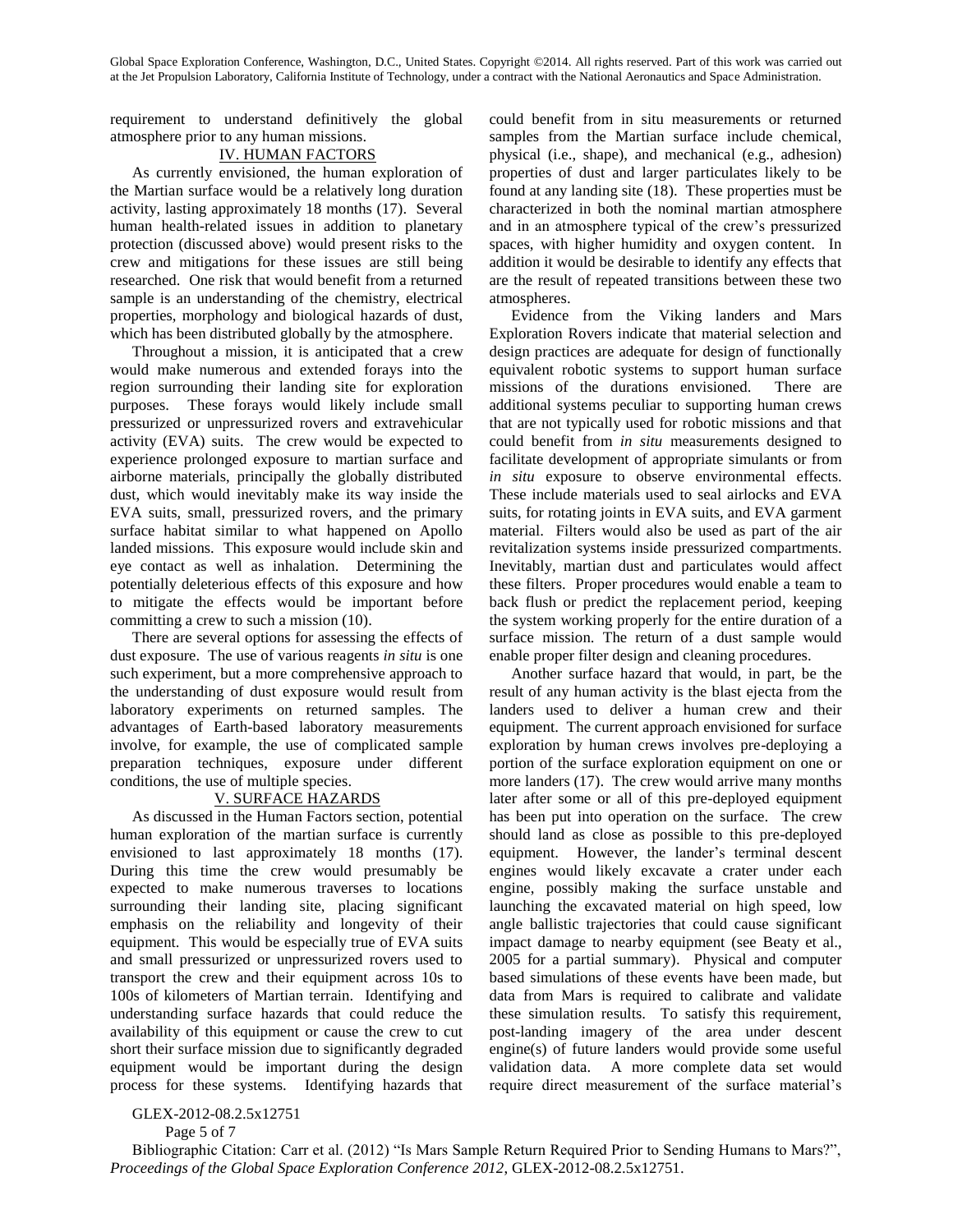physical characteristics, which should be measured in a vertical profile to a depth of at least one meter. *In situ* measurements of this vertical column could be sufficient but return of a core sample could enhance the understanding of martian material properties, particularly their variability with depth, and improve models used for system design and testing.

## V. CONCLUSIONS

The robotic return of samples from Mars would serve two compelling and complementary goals by 1) obtaining a quantum increase in our scientific understanding of Mars that cannot be achieved by other means, and 2) obtaining information essential to the health and well-being of potential human explorers and for protection of Earth from any biological contaminants. The timing of any MSR mission is critical: scientifically we are ready now to take this step as prior and current robotic missions have paved the way for identifying high potential MSR sites. Given MSR lead-time requirements on technology and development, the potential return of samples should be targeted for the 2020's. MSR must be done sufficiently far ahead of any human missions to enable essential precautions to be built in to assure astronaut health and safety. The lead-time for samples to be useful in human exploration planning is measured in decades. Given the current goal of humans to Mars in the 2030's, the conclusion is that MSR must also occur in the 2020's. This fortuitous confluence of timing for scientific and human exploration needs, and given the long development time-scale for MSR, argues that we must escalate serious planning for the MSR campaign now.

The most important unknown with respect to Mars is whether there is any indigenous life on the planet and, if so, whether it would present a hazard to a crew and the Earth's biota. Definitive life detection and hazard assessment require analysis of samples returned to Earth. Returned samples would be comprehensively tested by a wide array of techniques in the world's most sophisticated laboratories. If life were found then elaborate procedures would be needed to protect a crew and Earth from possible adverse effects. With extended stays on the surface a crew would inevitably be exposed to martian materials, so regardless of whether martian life exists, we need to consider whether martian materials could be toxic. The ever-present dust might also have corrosive effects on engineering elements such as seals and filters. With samples here on Earth, any potential toxic and corrosive effects could be tested on actual samples. Finally, martian resources, such as oxygen from the atmosphere and water from minerals and ice, may be required to implement any human missions. Having samples from the target resources will enable the practicalities of such resource extraction to be confidently assessed.

Despite the best efforts at containment, human missions would likely contaminate the planet's surface with terrestrial organisms that would be dispersed about the planet and could find their way into potentially habitable regions, potentially masking or even destroying any indigenous life or pre-biotic chemistry. Return of samples prior to any human mission would enable assessment of the evidence of any past or present life before any such evidence is compromised.

### VII. REFERENCES

1. National Research Council (1978). Strategy for Exploration of the Inner Planets: 1977-1987; National Academy Press, Washington, D.C.; National Research Council (2011), National Research Council (2007). An Astrobiology strategy for the exploration of Mars. National Academy Press, Washington, DC; Vision and voyages for planetary science in the decade 2013-2022. National Academy Press, Washington, DC.

2. MEPAG ND-SAG (2008). Science Priorities for Mars Sample Return, Unpublished white paper, 73 p, posted March 2008 by the Mars Exploration Program Analysis Group (MEPAG) at [http://mepag.jpl.nasa.gov/reports/ndsag.html.](http://mepag.jpl.nasa.gov/reports/ndsag.html)

3. MEPAG MRR-SAG (2009) Mars Astrobiology Explorer-Cacher: A potential rover mission for 2018, Final report from the Mid-Range Rover Science Analysis Group (MRR-SAG), 94 pp., posted November 10, 2009, by the Mars Exploration Program Analysis Group (MEPAG) at http://mepag.jpl.nasa.gov/reports/.

4. Malin, M. C., and K. S. Edgett (2000), Evidence for recent groundwater seepage and surface runoff on Mars, *Science*, *288*(5475), 2330-2335.

5. Dundas, C. M., McEwen, A. S., Diniega, S., Byrne, S., Martinez-Alonso, S., (2010) New and recent gully activity on Mars as seen by HiRISE, Geophysical Research Letters, Volume 37, Issue 7; Hansen, C. J.; Bourke, M.; Bridges, N. T.; Byrne, S.; Colon, C.; Diniega, S.; Dundas, C.; Herkenhoff, K.; McEwen, A.; Mellon, M.; Portyankina, G.; Thomas, N., (2011), Seasonal Erosion and Restoration of Mars' Northern Polar Dunes, Science, Volume 331, Issue 6017, pp. 575.

6. McEwen, A. S.; Ojha, L.; Dundas, C. M.; Mattson, S. S.; Byrne, S.; Wray, J. J.; Cull, S. C.; Murchie, S. L.; Thomas, N.; Gulick, V. C. (2011) Seasonal Flows on Warm Martian Slopes, Science, Volume 333, Issue 6043, pp. 740.

7. COSPAR. COSPAR INTERNAL DECISION No. 7/84, Promulgated by COSPAR Letter 84/692- 5.12.-G. 18 July 1984; COSPAR. COSPAR DECISION No. 1/94, COSPAR Information Bulletin 131, 30, 1994.

8. National Research council (1997). Mars sample return: Issues and recommendations. National Academy Press, Washington, DC.

Page 6 of 7

GLEX-2012-08.2.5x12751